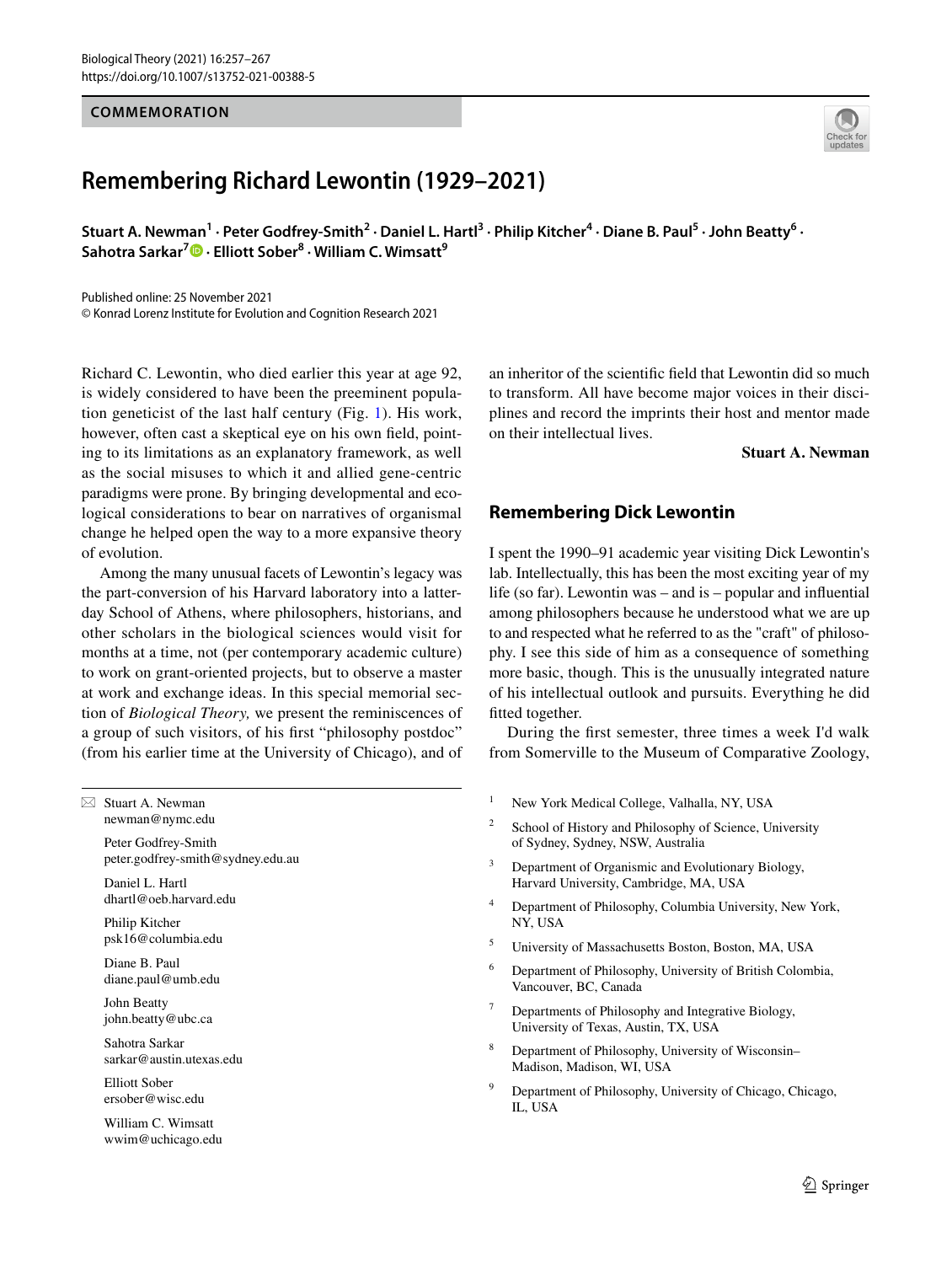<span id="page-1-0"></span>**Fig. 1** Richard Lewontin, Mary Jane Lewontin, Jura Newman; Devil's Dyke, Sussex, UK, fall 1971; photo: Stuart Newman



arriving at 8:30 am, for Lewontin's introductory lectures on statistics in biology. Lewontin would stand there in an old lecture hall with no notes or books, just a big blackboard and two colors of chalk – I think blue and white, but I am not sure. One color was used for the real world (parameters characterizing the population of interest), usually higher on the board, and the other color was for the world of observed samples. He had an entire semester-long statistics course, one laced with philosophy and a good deal of history, sitting there in his head. Many students were there just to learn how to do a *t* test or ANOVA, not to think about the underlying principles, but I think even the most practically minded students tended to imbibe, and beneft from, the big picture and the larger questions in play. Here we are in the world of the sample, making inferences about what lies behind it, based on an imperfect model of how those observed cases made their way to us. A characteristic Lewontinian combination of themes – the world is complex and knowledge is difficult, but we should push ahead and try to get something done – was persistently explored in those introductory lectures.

This continual presence of big-picture questions, in combination with focused empirical work, made Lewontin comprehensible and exciting to philosophers. Unlike some scientists, Lewontin did not combine an interest in philosophical questions with a degree of disdain for the discipline itself (Hawking, Dawkins). Lewontin liked the philosophical tradition and some parts of the practice of philosophy, though I think it was the "how things, in the broadest sense, ft together" (compressing Wilfrid Sellars) orientation of philosophers that was more fundamental and made these relationships work well. Within philosophy, there was particular engagement with epistemology, together with what can be called "philosophy of nature," a scientifcally informed exploration of basic characteristics of the world of a kind that overlaps with metaphysics. Lewontin was ambitious in science, but mindful of limitations in our epistemic situation and the problems posed by complexity and historicity.

Another side of this intellectual integration, and a link to another part of philosophy, is seen in Lewontin's political engagement. In Jerry Coyne's reminiscence of Lewontin on his website, he makes a point of emphasizing a basic separation between science and politics: "Dick was an avowed Marxist, and on this we disagreed. But he kept his lab's sci-ence separate from his politics, and it caused no friction."<sup>[1](#page-1-1)</sup> In Coyne's sense, this separation certainly did exist, as far as I can tell. I don't say that absolutely any political orientation would have been welcome, but there was no imposition or pressing of anything like Marxism. However, a political dimension was usually intellectually present – a turning-over of political questions, an eye to the political economy of science. By the time I was in his lab, about five years after he and Levins published *The Dialectical Biologist* (Levins and Lewontin [1985\)](#page-10-0), I had a sense that Lewontin's own Marxist commitment had a degree of lightness. In our discussions he referred to a Marxist "infuence," rather than a Marxist position or conviction. My sense was that his partial skepticism,

<span id="page-1-1"></span><sup>1</sup> [https://whyevolutionistrue.com/2021/07/05/dick-lewontin-1929-](https://whyevolutionistrue.com/2021/07/05/dick-lewontin-1929-2021/.) [2021/.](https://whyevolutionistrue.com/2021/07/05/dick-lewontin-1929-2021/.)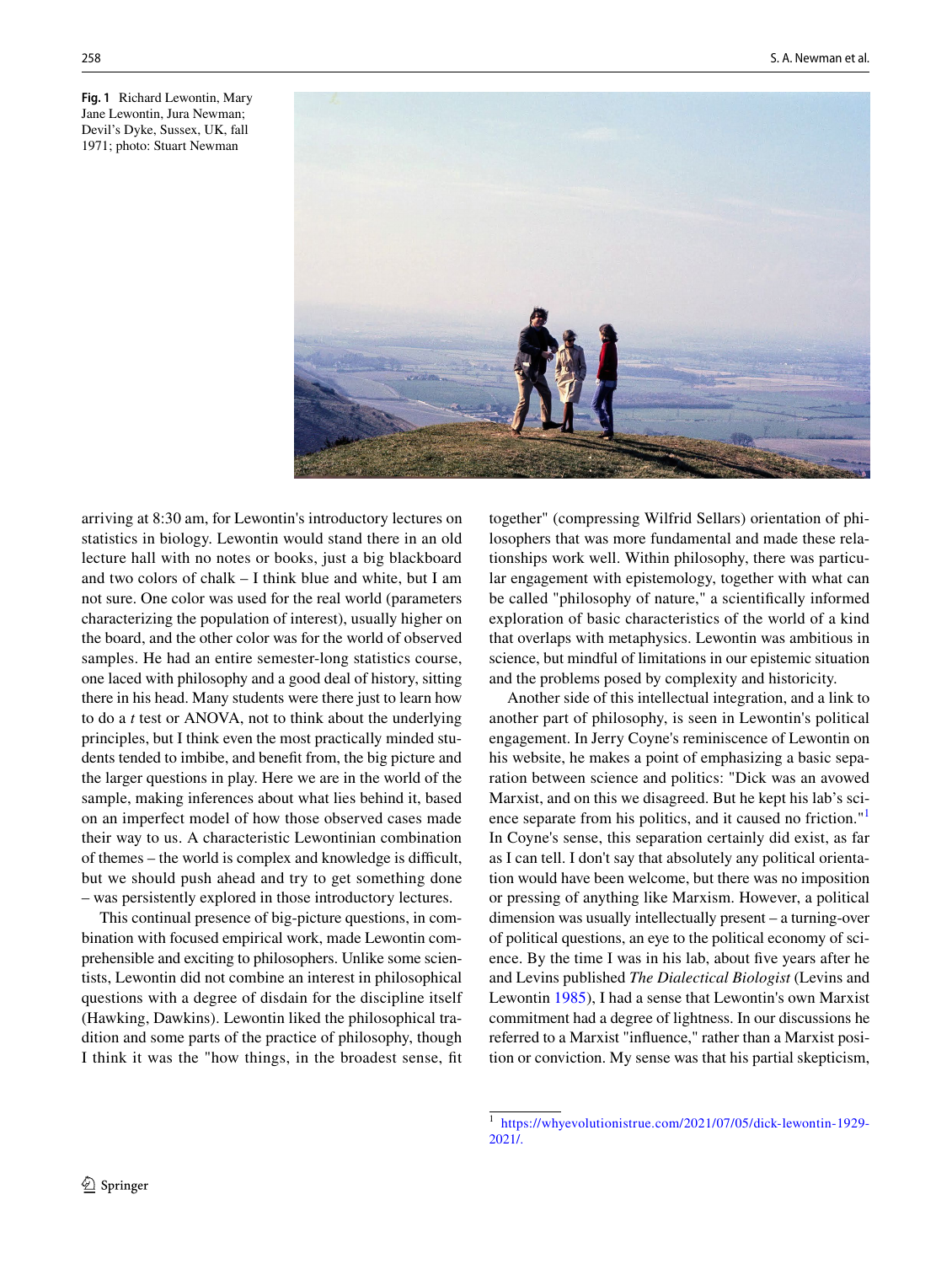or (to use more recent philosophical terminology) epistemic humility, occupied a more central position than anything like a doctrinal Marxism.

The intellectual integration I have emphasized in this note was probably the strongest positive infuence, among many, that I took from the year in his lab. One can live pretty far from *Drosophila* genetics, two-locus theory, statistical methods, and Marxism while taking Lewontin as a model in this respect. I thought at the time that his lab was an ideal, almost a Platonic one, of an intellectual community, and that is how it still seems in memory.

**Peter Godfrey-Smith**

#### **Dick Lewontin, My Godfather**

By the term "godfather" in the title I do not mean the Mafosi defnition, but rather that of the Roman Catholic Church. In that rite, a godfather sponsors an infant in baptism, pledging to lead his charge in intellectual growth and to serve as an adult role model. Dick Lewontin served this role for me. His role was not to enrich my spirit, but I did learn some church history from him. In condemning Arthur Jensen's treatise about race and IQ, Lewontin ([1970a](#page-10-1)) cleverly compared him with Dutch Bishop Cornelius Jansen (1585–1638). Jansen taught that certain people were predestined to be saved, others damned, good works irrelevant, and free will an illusion. Jansenism was condemned as heresy by Pope Innocent X in 1653. In analyzing the twentieth century Jensenism of race and IQ, Lewontin ([1970a\)](#page-10-1) argued that Jensen's treatise revealed unconscious bias about racial inequalities that constituted "a doctrine as erroneous in the twentieth century as in the seventeenth." Tongue in cheek, he wrote, "I shall try to play the Innocent." Combating racism was one of Lewontin's lifelong ambitions.

Dick would likely be horrifed for me to extoll him as a role model in the religious sense, but in the secular sense that I intend, I hope he would be mollifed. In guiding my professional life, and serving as scientifc role model for someone just starting out, he was my godfather. Why he singled me out for his good works is, to this day, beyond me. His efforts on my behalf were acts of selfless generosity for which I am forever grateful.

My frst encounter with him was in 1967 when I was a graduate student in James F. Crow's group at the University of Wisconsin, Madison, and we made one of our occasional road trips to Chicago to exchange presentations and ideas with Lewontin's group. I presented evidence that *segregation distortion* in *Drosophila melanogaster* was associated with sperm dysfunction rather than the prevailing view that it had something to do with how bivalents align on the metaphase plate during meiosis (Hartl et al. [1967\)](#page-10-2). Dick suggested a follow-up experiment. I thought about it for a few moments and said that his experiment would seem to require a prodigious amount of work. He put me in my place by mumbling something about research never being easy.

Me being put in my place, we got along well, and overall there was great mutual respect and admiration between the Crow and Lewontin groups. Dick sent Crow a fimsy carbon copy of an early draft of the now-famous Lewontin and Hubby ([1966](#page-10-3)) paper, and I well remember the lively discussions we had about what the apparent abundance of protein polymorphisms implied about population genetics and evolution.

It's hard to exaggerate the infuence of the Lewontin-Hubby paper. It turned population genetics on its head. What had been a data-poor feld with a rich theory that asked what might happen under imagined conditions became, virtually overnight, a data-rich feld needing a new theory that asked what evolutionary or demographic processes could account for an actual set of observations.

A summary of the vast effort that went into protein electrophoresis can be found in Nevo ([1978\)](#page-10-4). That era ended with the ability to study DNA polymorphisms (Kreitman [1983](#page-10-5); Sawyer et al. [1987](#page-10-6)), but by then it had already become clear that the interpretation of protein polymorphisms was compromised by an unknown mutational spectrum among electrophoretic alleles and the inability to distinguish identity by descent from identity by state.

In retrospect, what were the upshots of that era? One was that the focus on protein polymorphisms sucked the air out of much other research in the feld, as many population geneticists turned their attention to running gels. Those who went their own way were often regarded as sidelined or out of step. Looking back some 25 years later, Lewontin ([1991\)](#page-10-7) admitted the missed opportunities with regret.

A second upshot was a long, vociferous, and sometimes acrimonious split in the feld between the "neutralists," championed especially by Kimura [\(1968\)](#page-10-8), and the "selectionists," argued forcefully by Wills [\(1973](#page-10-9)). The dispute was ultimately futile because it assumed implicitly that genes evolve independently of one another when in reality they evolve along with their near neighbors in the chromosome. While many nucleotide mutations are now regarded as having little or no efect on ftness of their own, their ultimate fate may nevertheless be determined by what happens demographically or evolutionarily to the chunk of chromosome in which they happen to reside (Hartl [2020](#page-10-10)).

On the plus side of the ledger was a burst of new theory. Much of it is now obsolete as it addressed various issues specifc to protein variants detected by means of electrophoresis. But one direction was exceptionally fruitful and invigorating. This was Warren Ewens's sampling theory of neutral alleles (Ewens [1972\)](#page-10-11). This was the frst theory that asked what evolutionary processes could be inferred from an observed set of molecular data. Ewens challenged his friend,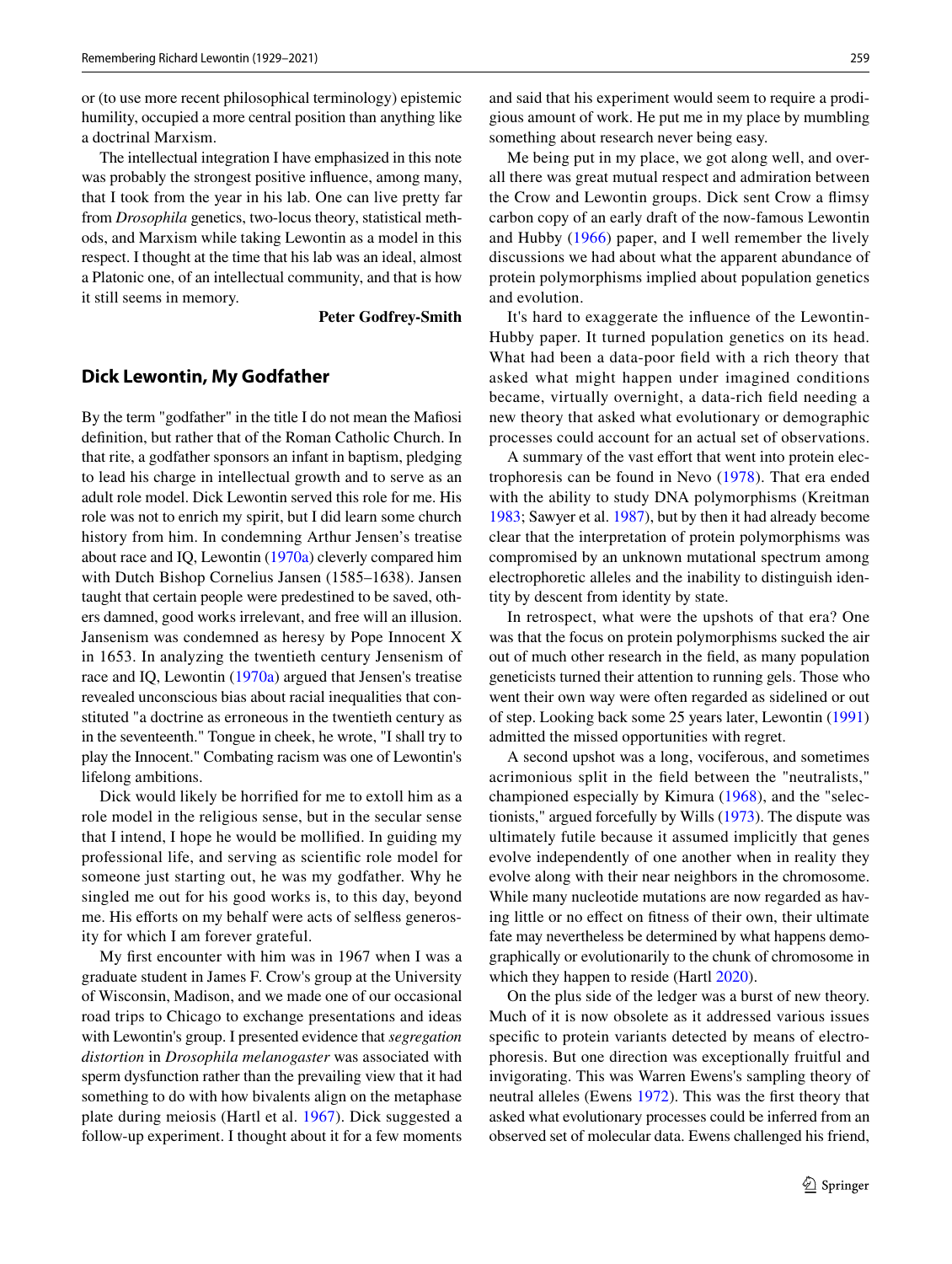the outstanding British mathematician Sir John Kingman, to fnd a generalization, to which Kingman replied that he enjoyed working on such problems as light entertainment when on aeroplanes. A few years later he informed Ewens that he had found an approach that would apply to his sampling theory as well as to many other problems. What was the approach? The coalescent (Kingman [1977](#page-10-12), [1982\)](#page-10-13). This fundamental concept stimulated much theoretical research and data analysis for the next two decades.

After my Ph.D. at Madison and a brief postdoctoral stint at Berkeley, my next encounter with Lewontin took place when he responded favorably to my invitation to visit the University of Minnesota. It was quite a coup for a starting assistant professor to get someone of his stature to come for a seminar, and Dick was very generous to agree. He took the train from Chicago because he disliked fying, and on the way he analyzed a theoretical model in which he showed that restriction of recombination increases ftness (Lewontin [1971\)](#page-10-14). This was, I think, a forerunner of Feldman's principle that, in many but not all situations, modifers that reduce recombination are favored (Feldman and Liberman [1986](#page-10-15)).

It was in this period of his professional career that Lewontin was among the frst to exploit an ever-expanding computer power, which included numerical solutions to multiple equations (Lewontin and Kojima [1960](#page-10-16)) and iteration of complex models (Lewontin [1964\)](#page-10-17).

For some years after our meeting in Minnesota, Dick tilted at his windmills and me at mine, and we seemingly went our separate ways. But then, one day early in 1991, he called me to suggest that we should write a paper together on shortcomings of DNA typing as it was then being practiced. The story is told in detail in the *New York Times* of December 20, 1991 (Kolata [1991\)](#page-10-18). In brief, the story is that Lewontin and I had written and submitted an article to *Science* disputing the notion that DNA fngerprinting could identify a suspect with only a negligible chance of error. Shortly thereafter I got a call from a federal prosecutor in the U.S. Department of Justice, who told me that he felt that publication of the paper would be a disservice to the system of justice in the United States. I told Lewontin about this call, and he sent off a scathing letter to the prosecutor saying, "When someone who is an official in the Department of Justice Criminal Division Strike Force telephones a private citizen to request an action the citizen would not ordinarily take, then a form of intimidation has been used."

The prosecutor then called me, wanting to know whether I had recorded his previous call. (I had not, as a matter of principle.) He then asked if I had felt intimidated by his earlier call. I told him that his call had stunned and chilled me, and that he certainly did make me feel intimidated.

While all this was unfolding, the *Science* paper had been reviewed and accepted. But then the editor interjected himself. He said he wanted us to soften our conclusions or withdraw the paper and resubmit it as a short opinion piece. Lewontin fatly refused. He later told his interviewer: "We fnally did make some changes, against my better judgment" (Kolata [1991](#page-10-18)).

At this point in the publication process the editor-in-chief of *Science* took upon himself the unprecedented step of commissioning an article to make a point-by-point rebuttal. He then delayed publication of our paper until the rebuttal could be published in the same issue (Chakraborty and Kidd [1991](#page-10-19)).

Looking back on these events many years later, my impression was that Dick seemed invigorated by the experience, while I found it extremely stressful. This was my ffteen minutes of fame, and that ffteen minutes was more than enough fame for me.

A few years later, in 1993, supported by a search committee consisting of Wally Gilbert, Matt Meselson, and Dick Lewontin, I was recruited to Harvard and fnally came to know Dick Lewontin as a wise and treasured colleague as well as a friend and godfather. But that's another and much longer story.

**Daniel L. Hartl**

### **Il Maestro Di Color Che Sanno**

Pierre Duhem, the eminent French historian and philosopher of science, divides scientifc minds into two types. The English mind, exemplifed by Napoleon, is broad but shallow. The French mind, one like Newton's, is narrow but deep. Duhem seems to overlook a possibility: that the intellectual virtues might be combined. But then, he had never met Dick.

I was more fortunate than Duhem. In the fall of 1981, I spent my frst sabbatical at Harvard's Museum of Comparative Zoology. I had come for a year, to repair some of the inadequacies of my knowledge of biology, and Steve Gould had given me space. In an early conversation, Steve suggested that attending Dick's weekly lab meeting would be a good idea. But that advice was unnecessary. The philosophers' bush telegraph had already made that public knowledge.

What struck me immediately was the constant intellectual vitality, the combination of seriousness and playfulness – and the irreverence. At an early meeting, Dick announced that he would be absent for one of the upcoming sessions. He would be attending a conference. The topic? Recurrent problems in evolutionary theory. To which one of the attendees responded, with a wit worthy of Dick himself: are you a speaker, or the topic?

Apt enough. Dick was a great unsettler of people's established opinions. In his lab meetings and in his lectures, he would bring his hearers up short, provoke them to a defense, and show how it collapsed. And even more vibrantly in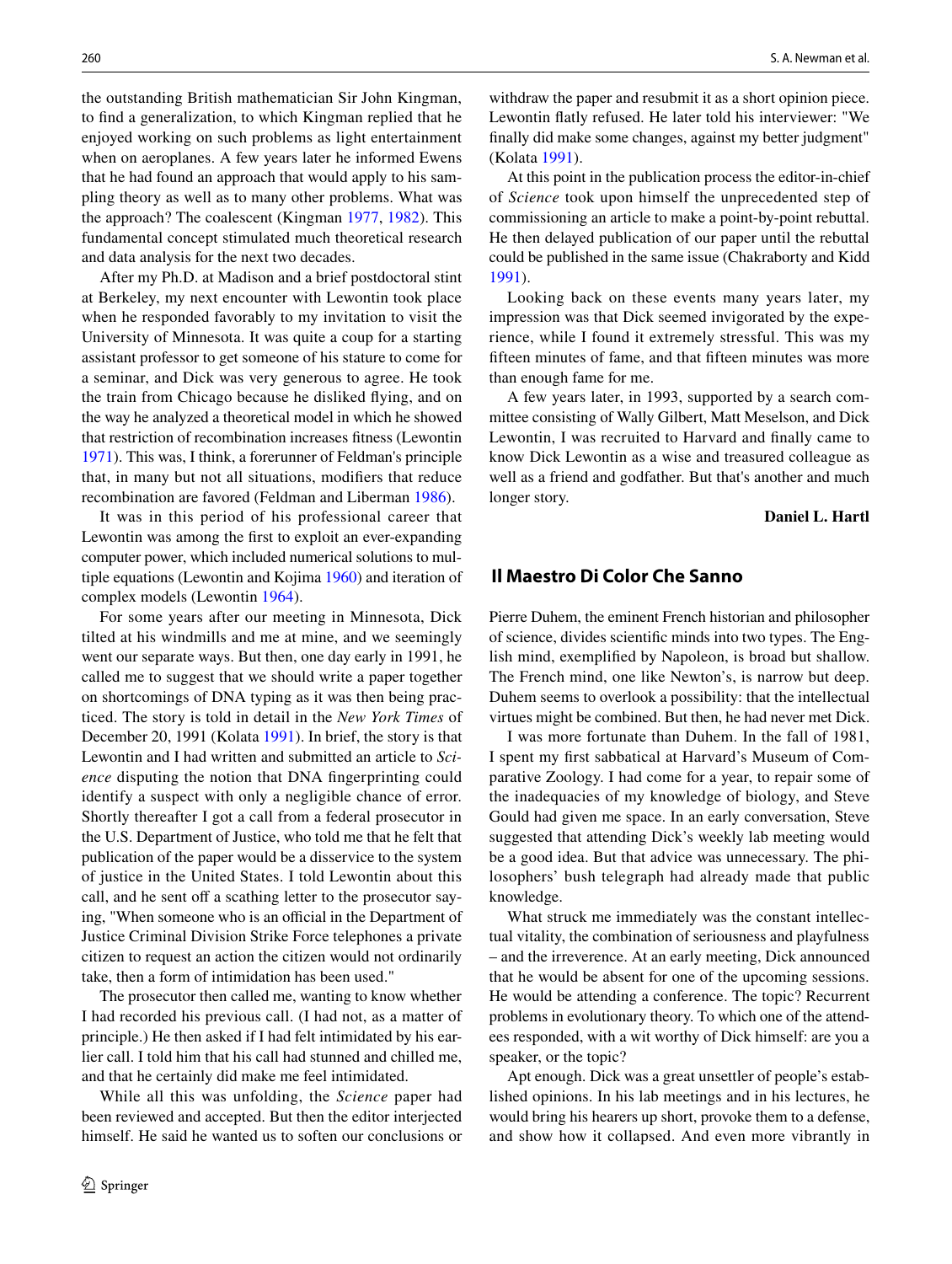conversations. Exchanging ideas with Dick has been one of the efervescent pleasures of my life, during the year in Cambridge and ever since. Sometimes we have agreed, and even stood shoulder to shoulder – in critiques of human sociobiology and its spinof, Santa-Barbara-style evolutionary psychology, as well as in emphasizing the social embedding of science and the social responsibilities of scientists. On other topics we've been at odds, holding opposing views on the units of selection and diferent perspectives about how to understand genetic determinism. It is hard to say which have been more enjoyable, our alliances or our arguments.

There's a reason for that. "Science" acquired its modern meaning only in the nineteenth century. Before that, the accepted term for theorizing about nature was "Natural Philosophy." (Indeed, well into the twentieth century the other Cambridge's course in the sciences was known as "The Natural Philosophy Tripos.") Dick was a natural philosopher in both senses of the term.

So it's no shock that contemporary philosophy of biology has been developed at his knee. Year after year, philosophers of science interested in biology came to Harvard for their apprenticeship with Dick. My own collection of essays in philosophy of biology records a debt I am hardly alone in feeling. Its dedication – to Dick and to the memory of Steve – pluralizes a famous line from Dante's *Inferno*, where Aristotle is characterized as "the teacher of those who know" (*il maestro di color che sanno*). A wonderful letter from Dick let me know how tickled he was by my borrowing. A lover of poetry, Dick counted Dante as a special favorite – and was prepared to argue about him with Italians, in Italian.

To count myself as one of "those who know" isn't selffattery. Like others, I know because Dick taught me so much. And, in advance, we knew enough to seek him out, because he was, so evidently, the master.

Nor was his teaching confned to biology. By that I don't simply mean that he could teach anyone a great deal about music and poetry and politics and history and … He also taught those who knew him about life. To spend an evening with Dick and Mary Jane was to recognize the reality of deep and abiding love.

I saw him for the last time when the three of us had lunch at Cadbury Commons. As I knew in advance, Dick's shortterm memory had almost entirely disappeared, and the conversation proceeded in fve-minute bursts. Until I inadvertently tapped a rich vein of intact memories about a topic we'd discussed decades ago. Suddenly, the old Dick was in full cry, picking up the threads as if we'd started our conversation only the day before. Mary Jane could scarcely see and barely hear. Yet she sensed what had occurred. And her face was aglow.

Enjoying Dick's friendship was an enormous privilege. I shall not look upon his like again.

**Philip Kitcher**

#### **Richard Lewontin and Auto/Biography**

Between 1996 and 1998, we conducted a series of lengthy interviews with Richard Lewontin (hereafter "Dick"), a compressed version of which was intended for publication in a Festschrift volume (Lewontin et al. [2001\)](#page-10-20). It was an excruciating experience for everyone, with the conversation nearly ending before it began. We had provided our subject with a tentative list of questions. An excerpt from the frst paragraph of the interview gives a sense of both the tone and content of his reaction:

I was somewhat alarmed when I read the list of questions, beginning as they do with personal issues, parents, upbringing, political life, college, and so on. The question is … what the posing of them reveals about what we are engaged in here. I assumed that we were engaged in a piece of oral history in which an interview with a participant in population genetics during an era when it was being founded, in a sense, … and when it underwent major changes would be interesting because there would be frsthand recollections of events, people, and ideas that were not available through the written record. … I take it that is the purpose of oral history, but none of that has anything to do with the personal history of the actor. (Lewontin et al. [2001,](#page-10-20) p. 22)

Despite concerns about his interviewers' aims, he fnished the interview (and four others).

In retrospect, his reaction should not have surprised us since he had earlier objected to biographical approaches to the explanation of historical and sociological phenomena. Indeed, he disliked biographies and autobiographies, said he never read them, and was perplexed by their appeal to others. His distaste for biography/autobiography may in part refect the fact that he was an intensely private person, who did not easily share intimate details of his personal, familial, and inner life or expect such details to be shared with him. It may have seemed intrusive to inquire of others about personal matters, but he was also not very curious about them. (This may explain why he was also baffled by the craze for learning one's "roots" and the popularity of genealogical research and testing.) Although biography is often viewed as a tool to capture and hold the interest of readers and engage their emotions, the kind of details that many others would fnd fascinating, he instead found dull. As we will see, he also considered such biographical "facts" to be both extraneous and untrustworthy.

His intellectual reasons for disliking biography were perhaps most clearly articulated in a sharply critical review of Daniel Kevles's *In the Name of Eugenics* (Olby and Lewontin [1986\)](#page-10-21). Although he found much to praise in the book and shared the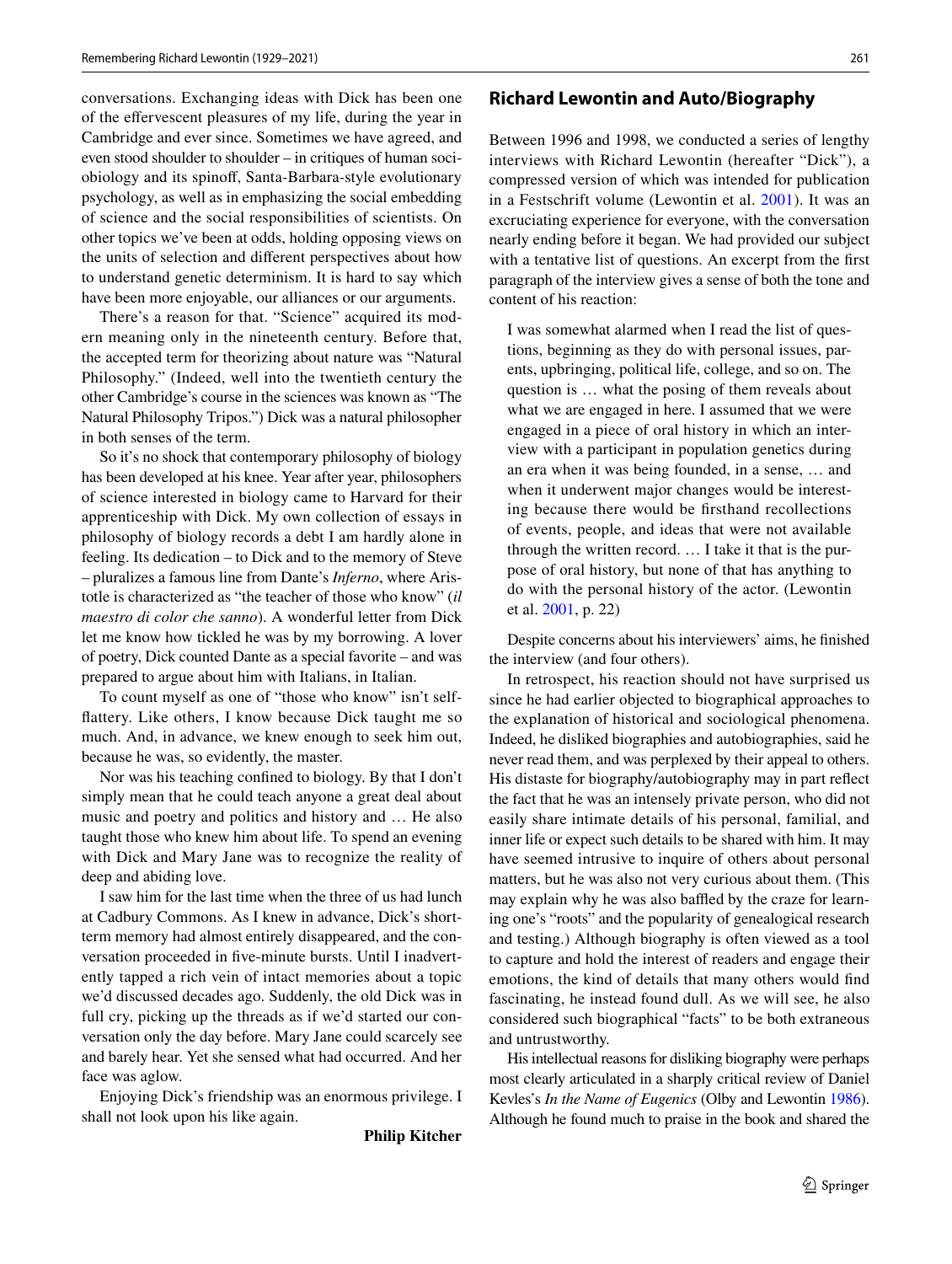author's ideological sympathies, he disparaged Kevles's biographical approach to the subject. Perhaps predictably for a Marxist, he complained that such an approach attributed too much importance to individuals and not enough to the social factors that explain why particular ideas gain currency at a particular time. This was an oft-repeated theme in his writing and lectures. Applied to the history of science, it implied that individuals had only minor impacts on the trajectory of scientifc programs. Thus, later in our interview he circled back to his remarks at the start, invoking his mentor as a test case for the signifcance of individuals in creating and shaping scientifc felds: Theodosius Dobzhansky "was a person of such immense strength of personality and drive" that, "If it can't be shown that Dobzhansky had such an effect, then it would be impossible to show it for anybody else." But even here, the "hypothesis of personal infuence fails" (Lewontin et al. [2001](#page-10-20), p. 23).

Thus, one objection to a biographical approach was that it overstated the historical signifcance of individual belief and action. Another was less conventional. In Dick's view, at the individual level, scientifc beliefs were underdetermined by political allegiances, by personal factors such as family relations, religious upbringing, education, or social status, and by broader economic, social, or political circumstances. In regard to the frst, he denied (not always consistently) that there was any straightforward alignment between sociopolitical and scientifc beliefs, for example, noting that, in the history of eugenics, the positions "of the Marxist J. B. S. Haldane, of the liberal Julian Huxley, of the conservative Ronald A. Fisher, and of the racist and reactionary Edward M. East have many elements in common, especially in their views about the relevance of genes to human temperamental and intellectual diferences and to the unequal distribution of these genes in diferent races or social classes" (Olby and Lewontin [1986\)](#page-10-21).

Similarly, in an otherwise favorable review of Steve Gould's *Wonderful Life* (Lewontin [1990](#page-10-22)), Dick criticized his colleague's biographical approach to the positions of his actors on the grounds that the broader political commitments and social backgrounds of the protagonists do not explain their difering interpretations of the Burgess Shale fossils. In his view, Steve had applied an ideological analysis of science at the wrong scale:

Certainly people see nature through a glass molded by social experience. Darwin's theory of evolution by natural selection is obviously nineteenth-century capitalism writ large, and his immersion in the social relations of a rising bourgeoisie had an overwhelming efect on the content of his theory. … Class matters, but it is not determining for individuals. As the inventor of the modern theory of class reminded us in the third thesis on Feuerbach: "The doctrine that men are the products of circumstances and upbringing … forgets that it is men that change circumstances."

Thus, the biographical method can explain neither the social uptake of ideas that originate in an individual mind nor why an individual came to their beliefs. He scofed at Michael Ruse's linkage of his critique of sociobiology to his Jewish upbringing (Ruse [1999\)](#page-10-23), not only because he was raised in a completely assimilated family but because facts about personal history, even if they were reliable, have only modest explanatory power.

But in his view, they are *not* reliable since the data on which biography depends is inevitably anecdotal. Dick would have agreed with Sigmund Freud when Freud wrote in a 1936 letter to his friend Arnold Zweig, who had expressed interest in becoming his biographer: "Anyone turning biographer commits himself to lies, to concealment, to hypocrisy, to fattery, and even to hiding his own lack of understanding, for biographical truth is not to be had, and even if it were it couldn't be used" (Armstrong [2015\)](#page-9-0). In Dick's view, biography "has few independent intersecting streams of evidence. It depends almost entirely on the actors' self-reports and on the reports of other members of the scientifc community, who participate in a community of gossip and conventional wisdom that circulates about infuential or contentious fgures, fltered through the biographer's own life history" (Olby and Lewontin [1986\)](#page-10-21).

This objection is congruent with his broader epistemological stance. As the editors of the Festschrift volume noted, Dick was "well-known — even infamous — for persistently questioning whether geneticists and evolutionary biologists can possibly know what they want to know and often claim to know" (Singh et al. [2001\)](#page-10-24). Some scientifc colleagues found his standards demoralizingly high. Ward Watt once complained at a meeting convened to discuss the state of population genetics, where Dick had asserted that the feld had failed to provide "authoritative explanations" of what really happens in nature and was far less rigorous than its use of statistics made it appear: "You can't make any progress in science by discouraging people" (Wheeler [1997](#page-10-25)). Dick was unfazed by the rebuke. Throughout his career, as Michael Ruse ([1999](#page-10-23)) has observed, he remained determined "to play by the strictest of epistemic rules" (see also Segerstråle [2000](#page-10-26); Beatty [2009](#page-9-1)). Thus, Dick was skeptical of biography and autobiography in large part for the same reason that he was skeptical of so much work in population genetics, evolutionary biology, and agricultural and behavior genetics: he thought that claims in these felds went beyond what was proved – or was even possible to prove – and that the failure to achieve what he called "empirical sufficiency" characterized not only particular domains of science but also the writing of history.

However, we would be remiss in not acknowledging that Dick was sometimes inconsistent in his attitudes toward biography, at times implying that individuals' ideas could in fact be attributed to political or other ideological allegiances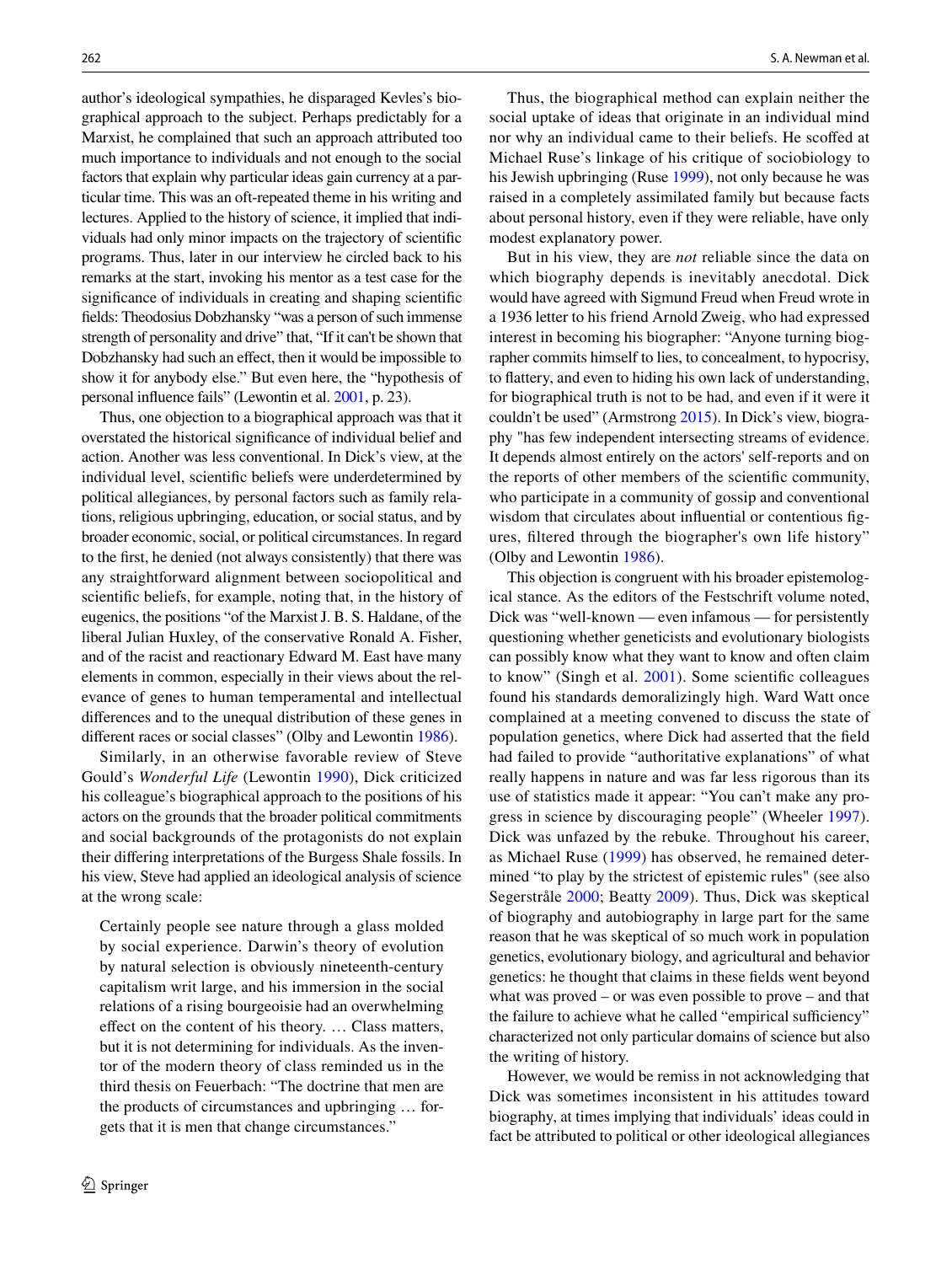or to social circumstances. In the interviews, we noted that in his classic *The Genetic Basis of Evolutionary Change* ([1974](#page-10-27), p. 29), he had invoked the divergent ideologies of Dobzhansky and H. J. Muller to explain (in part) the source of the "classical-balance" controversy that had so importantly shaped the feld of evolutionary genetics. We asked why ideology played a role in his textbook presentation of the feld whereas in the interview he had recounted developments in evolutionary genetics "as an almost pure logic of ideas." To this challenge, he responded somewhat unsatisfyingly, that, well: "Biographical information [in this case concerning Dobzhansky's politics] *can* be revealing."

That Dick struggled with how personal factors and social circumstances infuence an individual's scientifc beliefs, how an individual's political and scientifc beliefs may align, the place of an individual in history, and his own place in the history of science, is evident in remarks at the end of our frst interview:

What I guess I'm saying is I find a certain consistency between general world view, political ideology, and attitudes about scientifc questions. I'm not saying they're determinate. I'm not saying there aren't variants. My problem, as a person trying to talk about the history of ideas, is that I'm confused. I don't have a doctrinaire position on the relative importance of individuals and their predilections, and how that comes together as social movement. That's a problem we haven't solved, any of us, and I haven't solved it in my own mind. To say that no individual matters is clearly wrong, but to write the history of science as a history of individual careers is also clearly wrong. (Lewontin et al. [2001,](#page-10-20) p. 43)

We think that passage reflects not just his intellectual struggles but his intellectual honesty. Dick certainly had a polemical, take-no-prisoners, side, but also and much less noticed, a rare willingness to openly acknowledge not just confusions, but changes of opinion, contradictions between theory and practice, and compromises made to advance his career (even when such admissions required sharing personal anecdotes).

In the interviews, he explained that population genetics originally appealed to him because he (mistakenly) considered it wholly irrelevant to political and social issues. He had been politically active in high school and initially in college. But he found himself expelled from Harvard with no career prospects and a wife and child to support. Given an opportunity to be readmitted, he thought, "*oh-oh, I've got to make up for this catastrophe in my life – I've got a family to support* [italics in original]. So I turned my back on any political or other extracurricular interest; I deliberately turned my back on all that and just became very careerist," even crossing a picket line when he was a graduate student at Columbia (Lewontin et al. [2001](#page-10-20), p. 27). We venture to suggest that most people would be inclined to bury such an ignominious episode, but as this passage demonstrates, Dick could be as ruthlessly critical of his own as he was of colleagues' scientifc and extra-scientifc practice. Regarding his own behavior, it can be said that he did his best to adhere to Marx's dictum in the *1844 Manuscripts* that "one basis for life and another for science is a priori a lie."

**Diane B. Paul and John Beatty**

#### **In Memory of Dick Lewontin**

Richard Lewontin's passing on the 4th of July marks the end of an era for radical science in the United States. In death, his long-time collaborator, Richard Levins, had preceded him in 2016 and Stephen Jay Gould, the third member of Harvard's most distinguished triumvirate, had died in his relative youth, almost twenty years earlier in 2002.

For a biologist and philosopher coming of scientifc age in the late 1970s and early 1980s, Dick Lewontin was a towering fgure not just because of his science but because of his public commitment to social justice. At Columbia University, where I was an undergraduate, we were glad to have him as an alumnus. Many of us had already worked our way through his dissection of heritability analysis and its irrelevance. Lewontin (e.g., [1970a,](#page-10-1) [b\)](#page-10-28) was a bastion against the scientifc racism of fgures such as Arthur Jensen, William Shockley, and, in a more subtle form, found in the human sociobiology of E. O. Wilson. He laid the foundation for our understanding of human genetic (and genomic) diversity within and between groups that are resplendent in their cultural diversity in spite of biological homogeneity. That foundation is periodically under attack by new avatars of a desperate scientifc racism, but, now as in Lewontin's time, these attacks refect the structural disparities of social power rather than any credible biology.

I frst met Lewontin in 1982, through the intermediation of Bill Wimsatt (also one of the participants in this commemoration), when Lewontin spoke at the University of Chicago at an event to mark the centenary of Darwin's death. Tellingly, while this was a lavish occasion at that university, nothing marked the perhaps more important anniversary a year later, of when Marx followed Darwin to the grave. In later years, Dick and I mused over that.

In the early 1990s I spent two years partly in Lewontin's lab at Harvard while being on the faculty at Boston University and a fellow at the Dibner Institute at MIT. Diane Paul (another of our participants here) and I shared an office, and I inherited the space from Raphael Falk, who also died recently (Sarkar [2021](#page-10-29)). Lewontin came in about once a week, on the Wednesdays that the lab had a seminar, and those were the occasions on which I mainly interacted with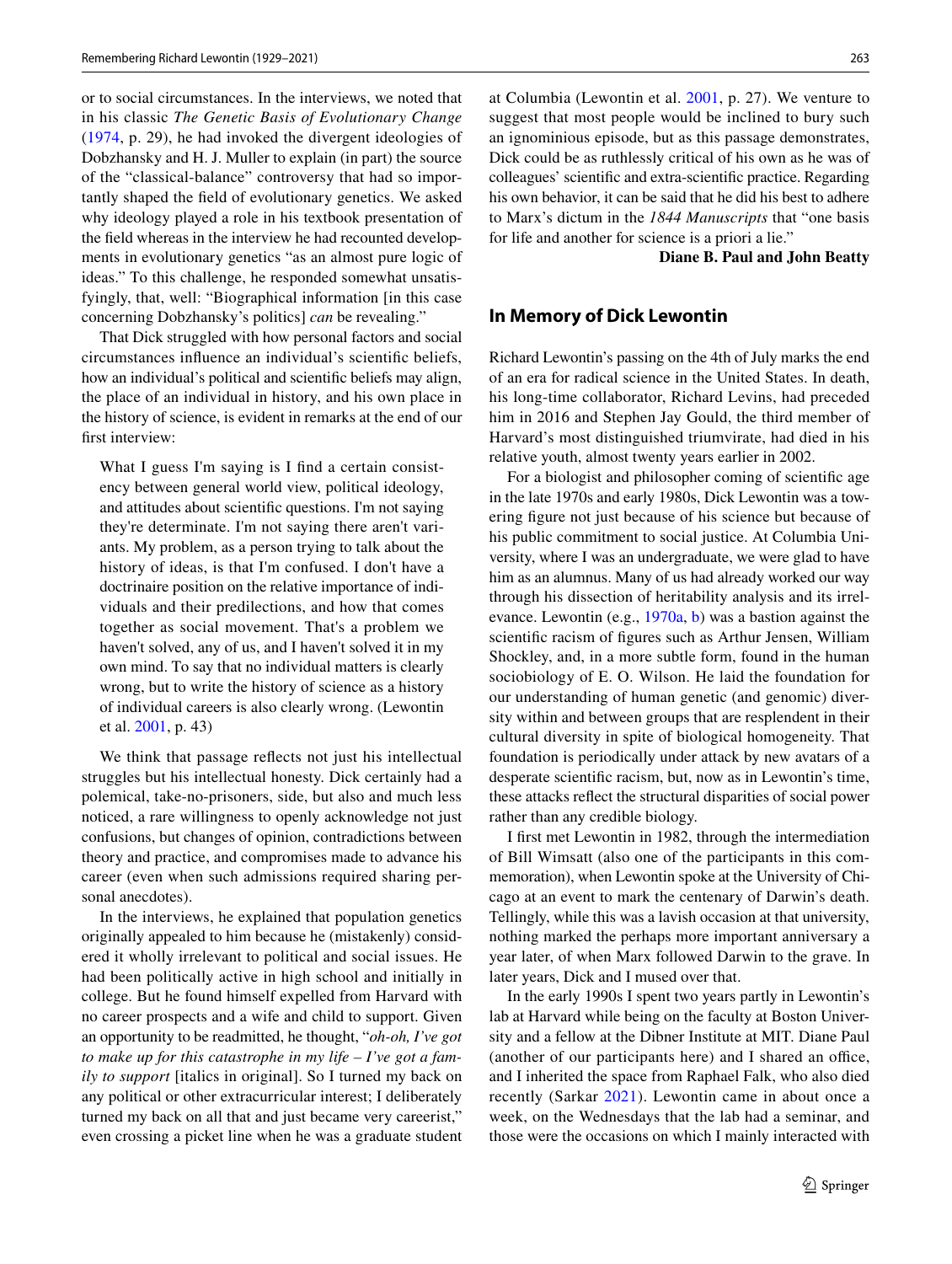him. The seminars had a university-wide reputation and, on one occasion when I was speaking on heritability (in 1995), even Ernst Mayr showed up. Mayr did not say a word, which was rare for him. Later he was surprised that Lewontin had not disagreed with my deviation from some work he had done with Marc Feldman (Feldman and Lewontin [1975](#page-10-30)).

Lewontin introduced me to Jon Beckwith, who was one of the organizers of a genetic discrimination study group that had been spawned by the Science for the People movement of the 1970s. Discussions in that group helped develop the critiques of the Human Genome Project that Fred Tauber and I published early in the 1990s (Sarkar and Tauber [1991](#page-10-31); Tauber and Sarkar [1992,](#page-10-32) [1993\)](#page-10-33).

My most vivid intellectual memories of Lewontin come from a graduate seminar in the philosophy of biology organized in spring 1991 by Amartya Sen and Robert Nozick. The participants included Gould, Falk, and Lewontin. Faculty sat in an inner circle with the organizers; students were relegated to an outer circle. Faculty talked interminably and disagreements were severe. Sen took joy in pointing out how often Nozick inadvertently invoked Marx. I have no recollection of a student ever saying a word. Lewontin dominated that seminar, and Falk and I often met later over coffee to mull over his remarks.

Arguing with Lewontin about the units of selection in that seminar led to my perspective that genes versus organisms was a false dichotomy. In his famous 1970 paper on the units of selection, Lewontin [\(1970c\)](#page-10-34) had pointed out the potential conficts between levels of selection. But, within the organism, he had not mentioned genes; rather he had mentioned gametes. From my perspective, genes and gametes belonged to diferent hierarchies of life (Sarkar [1998](#page-10-35)). I am not sure that I ever convinced him of a view I associate with George Williams: that the organism could be the unit of selection and that selection could favor one gene (allele) at the same time. But he listened, and that is the part of him that made him such a dominant infuence on the philosophy of biology.

As we move forward, we will miss Lewontin's towering intellect in biology. But, even more than that, we will miss his understanding of science as an ideological construct refecting social relations, as much part of the superstructure as forming the base, to use terminology from a shared Marxist framework. Keeping that understanding alive, reminding ourselves that science is valuable primarily as a possible tool of liberation, would be the best way to honor Lewontin. **Sahotra Sarkar**

### **Richard Lewontin—a Life Changer**

As a fedgling assistant professor at University of Wisconsin–Madison, with no training in biology or its philosophy, I read Bill Wimsatt's ([1970\)](#page-10-36) review of George C. Williams's ([1966\)](#page-10-37) *Adaptation and Natural Selection.* Bill's comments about evolutionary epistemology made me curious, so I read Williams's book; I thought it was a philosophical gold mine. This led me to read Dick Lewontin's ([1970c](#page-10-34)) article "The Units of Selection." I was captivated by Dick's characterization of evolution by natural selection as a kind of process that can occur at multiple levels of organization. This resonated with a kind of anti-reductionism that was and is very popular in philosophy of science. I also was struck by Dick's empirical approach to the problem (as witnessed by his discussion of the t-allele in mice and the evolution of reduced virulence in myxoma), which contrasted sharply with Williams's often a priori arguments, and also with the contemptuous view of group selection that Richard Dawkins propounded in his ([1976\)](#page-10-38) book, *The Selfsh Gene*. I wrote a letter to Dick, introducing myself and asking various naive questions. Dick replied with detailed comments, and so our correspondence began. I then organized a small conference on group selection here at Madison in 1979, with Dick, Mike Wade, David Hull, and Bill Wimsatt as presenters. Jim Crow and Sewall Wright were in the audience. I mainly listened.

My frst sabbatical was in 1980–81 and Dick welcomed me to his lab at Harvard. The experience there changed my life. I was then strongly committed to Quine's idea that philosophical questions and scientifc questions are on a continuum; there is no bright line separating them. I usually talked with Dick twice a week during that year and attended the classes he taught. I felt that Quine's idea was coming to life before my eyes. Dick was passionate about the need to analyze central concepts in evolutionary biology. His ([1978\)](#page-10-39) *Scientifc American* article on adaptation struck me as a beautiful example.

Dick's infuence on me extended beyond these academic matters. My wife, Norma, and I saw Dick and his wife, Mary Jane, socially during that year. They were 20 years older, but they felt free to talk about personal matters with us, and this made us comfortable to do the same with them. We discovered our shared love of chamber music. That winter, we visited Dick and Mary Jane in Marlboro, Vermont, where they had a log house that he and Richard Levins had built from a kit. After the sabbatical, we returned to Marlboro a few times and went to concerts with Dick and Mary Jane at the summer music festival there. I fondly remember Norma and Dick singing in the festival's season-end performance of Beethoven's "Choral Fantasy."

During the year in Dick's lab, I met John Beatty and read his review with Bill Fink of my [\(1975\)](#page-10-40) dissertation-turnedbook on parsimony (Beatty and Fink [1979\)](#page-9-2); their review was where I first learned about cladistics, which rekindled my interest in Ockham's razor; I have worked on parsimony on and off ever since. I also met Steven Orzack in Dick's lab; he and I have had several fruitful collaborations. 1980–81 was an amazing year for me.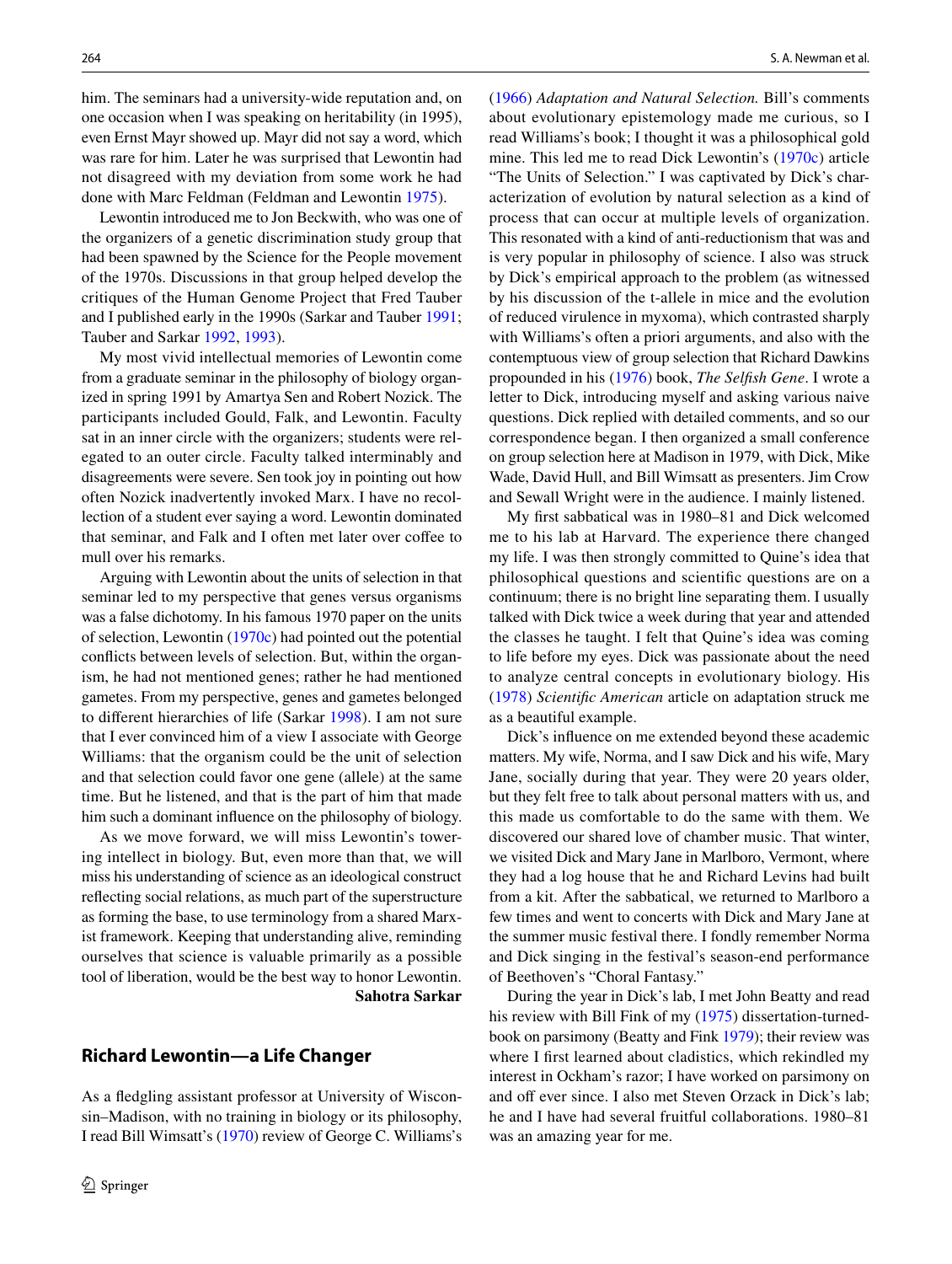Dick has sometimes been described as a foe of natural selection, a dogmatic Marxist, and a tragic fgure. The truth about the frst of these is that he was a foe of what he took to be *naive and uncritical* invocations of natural selection. As for the Marxism, Dick and Stephen Jay Gould did connect their opposition to sociobiology to their Marxism, but I think their criticisms of sociobiology were independent of Marxism. Their politics *motivated* them to go public with their criticisms, but the *content* of those criticisms was scientifc. The alleged "tragedy" is that Dick's work with Jack Hubby on electrophoresis in the 1960s was Dick's stand-out contribution to science, and yet that work was reductionistic, thus contradicting Dick's avowed anti-reductionism. I think that Dick's scientifc contributions go well beyond the work he did with Hubby. In addition, classifying that work as "reductionistic" is a mistake. True, it was about measuring genetic variation in populations, but that doesn't make it reductionistic. Dick thought that the evolution of genes is an important topic, but that doesn't mean that it is the only or the best way to think about evolution. It is well to remember that Dick's 1970 paper on units of selection denies that group and individual selection reduce to genic selection (Lewontin [1970c](#page-10-34)).

The distinction between scientifc content and political motivation is also relevant to understanding Dick's infuential paper "The Apportionment of Human Diversity" ([1972](#page-10-41)), which was about variation within and among races. Dick's politics prompted him to write and publish the paper, but his argument stands on its own. Anthony Edwards published a criticism of Dick's paper in 2003 called "Lewontin's Fallacy" (Edwards [2003](#page-10-42)). I think that Lewontin and Edwards addressed different questions, and that the fallacy that Edwards describes does not arise in Dick's argument. Dick wanted to compare genetic variation within *populations* with genetic variation between *populations*; Edwards wanted to see if data on an *individual* would allow one to infer that individual's membership in one of several populations.

Dick's impact on history and philosophy of biology was substantial. The historians and philosophers of biology whom Dick infuenced and worked with include André Ariew, John Beatty, Robert Brandon, Hayley Clatterbuck, Michael Dietrich, Peter Godfrey-Smith, Oren Harman, Philip Kitcher, Elisabeth Lloyd, Diane Paul, Robert Proctor, Will Provine, Sahotra Sarkar, Bill Wimsatt, and Rasmus Grønfeldt Winther. Dick's popular essays in the *New York Review of Boo*ks were often philosophical. Philosophy of biology blossomed in the 1980s and it continued to thrive; Dick was a big reason why.

#### **Elliott Sober**

### **Dick Lewontin as Natural Philosopher**

Dick Lewontin gave a Sigma Xi lecture at Cornell in the spring of 1964, during my second installment as an undergraduate.[2](#page-8-0) After three years in Cornell's Engineering Physics program with an increasingly erratic record, I had returned from a year working in industry (designing adding machines) to major in philosophy. Though my father was a biologist, I had planned to do philosophy of physics. Reading Aristotle on teleology intervened. Talk of function and purpose was an important problem to philosophers, who (incorrectly) thought they needed justifcation. I thought teleology in biology (and perhaps elsewhere) had two possible sources—either the cybernetics of control systems (for goal-directive behavior) or as expressions of what a trait was selected for in evolutionary theory. By then I knew a fair amount of cybernetics, and had sat through a fairly mundane course on evolution. After looking at the cybernetics, I bent over to take a closer look at evolution, and fell in. Dick surely gave me a strong push.

This guy was pacing back and forth, lecturing animatedly without notes, talking and gesticulating, writing algebra and genetics on the board, and occasionally showing a slide. $3$  (He must have been 35, but looked like someone you could trust to a generation that was soon to hear that you could never trust anyone over 30.) The contrast was striking: philosophers "*read* papers" —afraid someone would jump down their throats if they chose a word wrong. And scientists "gave talks," with lots of data on slides, and an attitude towards "Just the facts, ma'am" that would have made Sgt. Joe Friday proud.

He talked about new stuff in areas I had thought were settled and quiescent: modelling in biology—in population genetics—seemed new, and raising issues and techniques I had never seen in talk of evolution.<sup>[4](#page-8-2)</sup> He talked a lot like a philosopher —even mentioned Kant—but more daring. Philosopher Tom Goudge had just ([1962\)](#page-10-43) written a good book—on the theory of evolution, in which he said that there was a lot going on, but that he was not going to talk about anything before it was settled. But Lewontin was a scientist, so didn't have to wait—he could argue about things he was trying to *get* settled. And this was exciting stuf—multilocus selection and group selection. But like a philosopher, he criticized theories *conceptually*, he didn't just present them. And his work gave new handles on phenomena where

<span id="page-8-0"></span> $2$  This is a revised excerpt from a longer essay (Wimsatt [1999\)](#page-10-44).

<span id="page-8-1"></span><sup>&</sup>lt;sup>3</sup> That (and the lecture I heard at Pitt two years later) was before blue work shirts became a regular item in his wardrobe. (At his retirement Festschrift, when Dick turned up, he met an audience of 200 all dressed in blue work shirts.)

<span id="page-8-2"></span><sup>4</sup> Fittingly, it was a paper on modelling (Lewontin [1963\)](#page-10-45) prepared for a Festschrift for philosopher-scientist J. H. Woodger.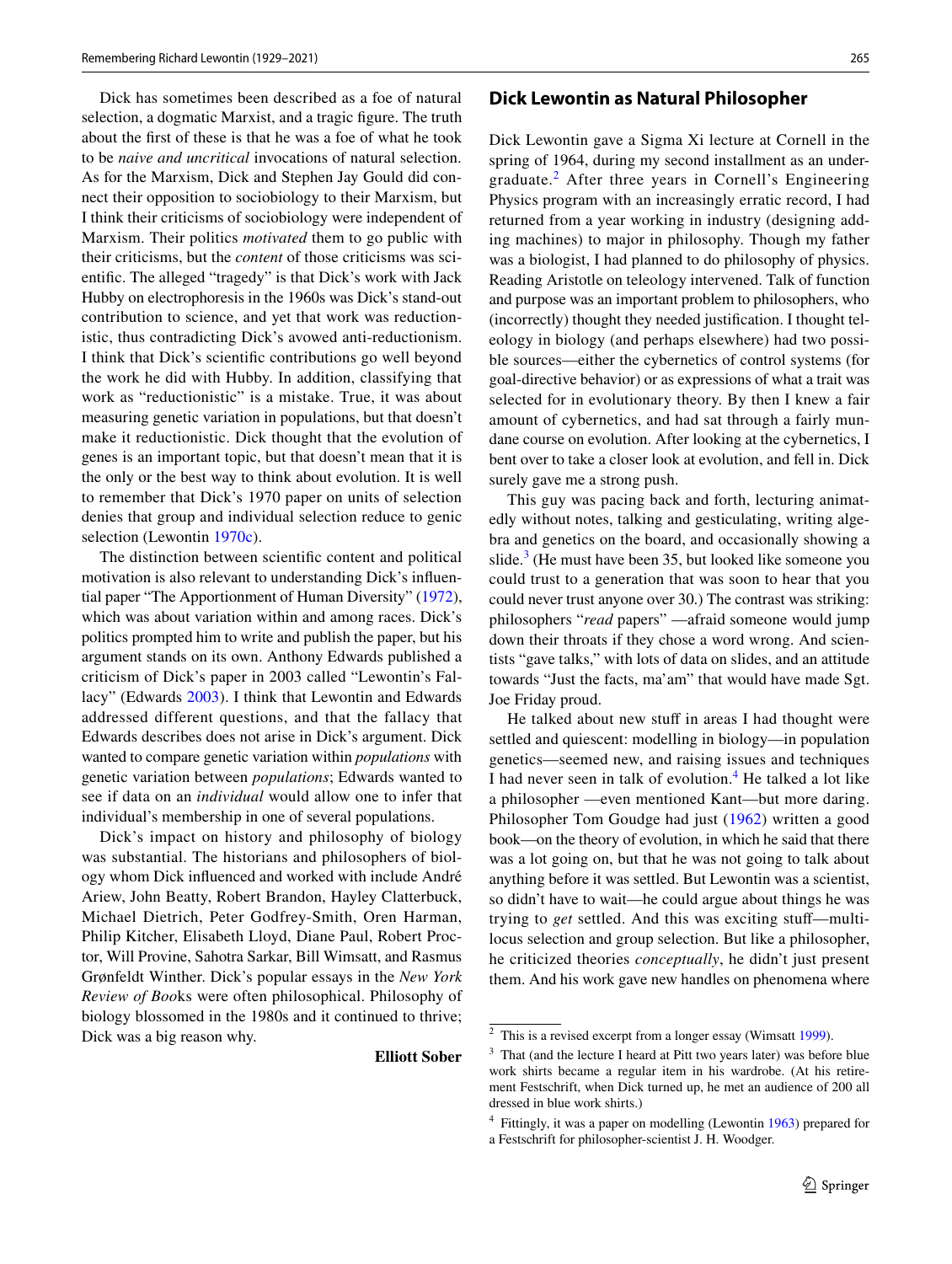there hadn't been any before. Dick approached evolutionary theory like a physicist would, with state-space representations and a variety of models, and in very many ways has deeply infuenced my views of evolutionary theories. (His later book (Lewontin [1974](#page-10-27)) is a paradigm of this approach.)

I had thought computers were things used only in advanced physics, but here Lewontin was programming one—indeed, in assembly language! The only adaptive topographies I had seen were illustrative, but he was showing one with real data from his own work on selection in a two-locus system. It became one of the frst things I programmed a decade later. That picture (Lewontin and White [1960\)](#page-10-46) was a resource: I drew on and extended his arguments (Lewontin [1970c,](#page-10-34) [1974](#page-10-27); Wimsatt [1980](#page-10-47), [1981\)](#page-10-48) against "single-locus thinking." It was richer and seductively more complex than any single-locus case I had seen, and with his work on group selection (Lewontin and Dunn [1960](#page-10-49)) became cornerstones of my defenses of higher-level units of selection.

At Pitt, I discovered utility theory. "Just ftness on a weaker metric!" I thought, with a sense of superiority. But then (reading Lewontin and Waddington) I found that they were equally weak: you couldn't do interpersonal comparisons of utility, and you couldn't do interpopulational comparisons of ftness. (Biological optimality was getting messier.) I got him invited to Pitt. When Dick showed up to give the lecture, I had read his pioneering application of game theory to evolution (Lewontin [1961\)](#page-10-50), written a long paper on it myself, and wanted to talk. I attached myself to him as a local guide and spent about 18 hours talking with him in the two days he was there.

Two years later Adolph Grunbaum, senior philosopher of physics at Pitt, asked if I wanted an external examiner on my dissertation. (Philosophers of biology were then virtually nonexistent.) He wasn't surprised at my choice. I soon asked Dick whether I might come study with him as a postdoc. I wanted to work on units of selection, on integrating a more complete picture of the phenotype into evolutionary theory (using my work on functional organization), and on game theory and evolution. And I wanted to learn population genetics from the inside.

He graciously let me come—I was his frst "philosophy postdoc"—and even more graciously found me money. I was astounded that he would spend money on a philosopher (instead of another postdoc doing theory or gel electrophoresis (Hubby and Lewontin [1966](#page-10-51))) and told him so, but I was delighted to be there. A year later, when a promised position in philosophy at Chicago was eliminated, he tried to extend my postdoc for another year. The deans of biological sciences and humanities fnally gave half a year each, with strong nudges from Dick. And my foot was in the door. When I got an outside offer Chicago countered with a regular tenure-track offer, and I've been there ever since. Dick was at least twice-over responsible for my being at Chicago.

Dick brought Dick Levins and Leigh Van Valen to Chicago, and all participated regularly in a new philosophy of biology discussion group along with Stuart Kaufman, Stuart Newman, Arnold Ravin, Marty Zwick, Ken Schafner, Dudley Shapere, David Hull, me, and students in the new Committee on the Conceptual Foundations of Science—along with many visitors to the Lewontin lab (including John Maynard Smith for a quarter)—a remarkable "critical mass" for the new philosophy of biology. The strong participation of scientists has marked the discipline ever since.

A focal point for me as for many others was the two-quarter population biology course (305–306) that he and Levins cotaught, in which both were generally there together. It was sufficiently different each year that many sat through it several times. Only Lewontin could think fast enough to stop Levins in mid-derivation, so we understood Levins better when Lewontin was there; Levins similarly feshed out some of Lewontin's ideas with examples and models. After class they both usually held forth in the coffee room to most of the postdocs and anyone else who cared to join. The discussions ranged over all of evolutionary biology, and culture and politics as well, and provided a chance to try out all sorts of ideas.

Being in Dick's lab those 18 months was the most exciting intellectual period of my life, and has intersected with most of my projects since. He has probably had a greater infuence on the character of philosophy of biology as now practiced than any other scientist. (Dick Levins is perhaps comparable, while Ernst Mayr's impact has declined substantially.) Aside from all of the revolutionary biology going on (in both senses for which Dick is now famous), seeing who came to visit made me feel very privileged, and piqued my interests: the lab was clearly an organizer of knowledge flows (Dick had multiple approaches and problems in his pot-au-feu). A social and informational network inevitably had flters as well as sensors, so I was intrigued by his visitors, and this stimulated my interest in the social structure of science. Lewontin brought me to the cutting edge in science, and extended new vistas in the philosophy of science, for me, as he has for many other philosophers. The many disciplines he intersected will miss him.

**William C. Wimsatt**

#### **References**

<span id="page-9-0"></span>Armstrong RH (2015) Bio-rifng on Freud. Los Angeles Review of Books. [https://lareviewofbooks.org/article/bio-rifng-freud/](https://lareviewofbooks.org/article/bio-riffing-freud/)

<span id="page-9-1"></span>Beatty J (2009) Lewontin, Richard. In: Ruse M, Travis J (eds) Evolution: the frst four billion years. Harvard University Press, Cambridge, pp 682–686

<span id="page-9-2"></span>Beatty J, Fink WL (1979) Simplicity by Elliott Sober (book review). Syst Zool 28:643–651